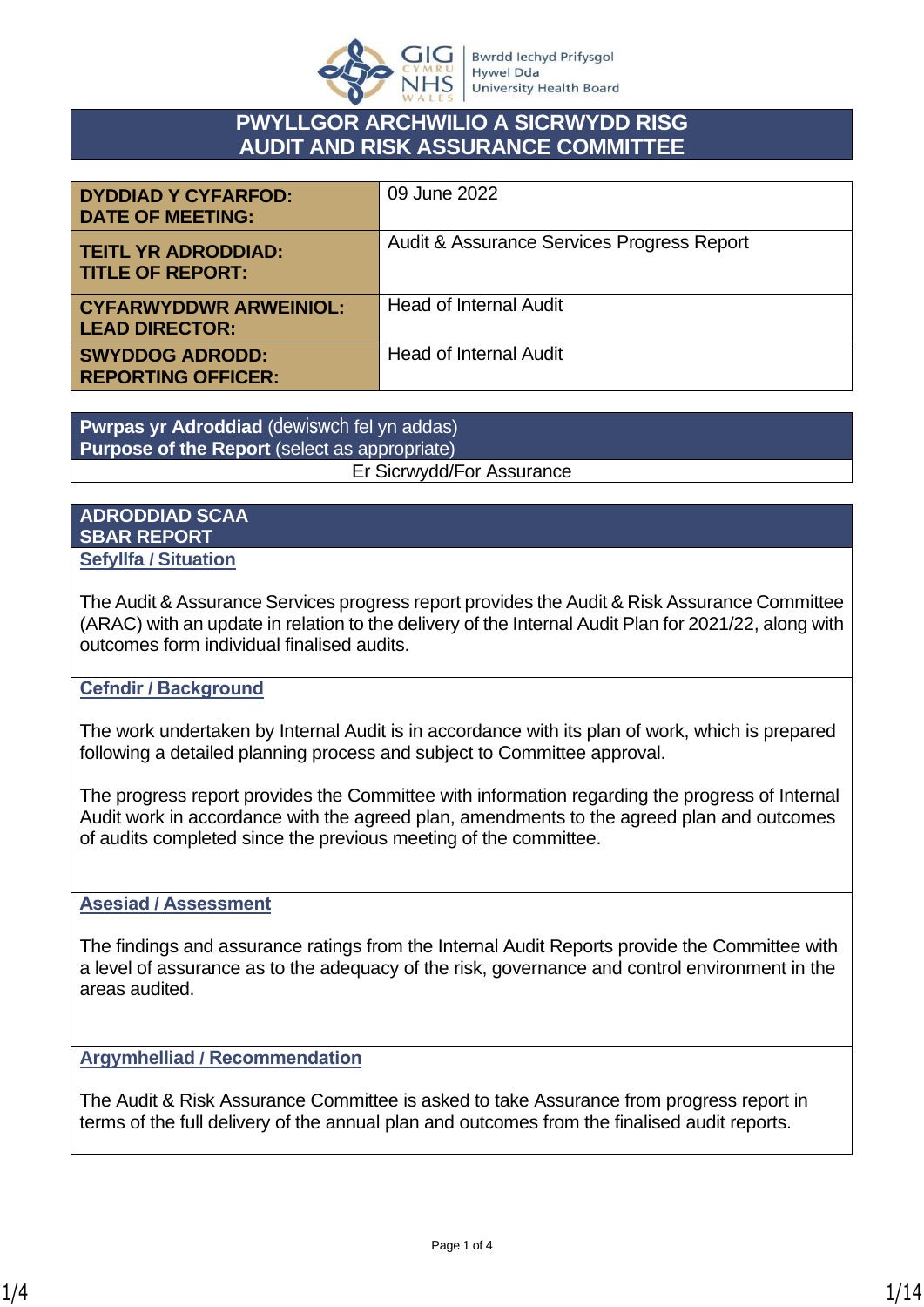| Amcanion: (rhaid cwblhau)                                                                        |                                                                                                                                                                                                                                                                                                                                                                                                                                                                                                                                                                                                                                                                                                                                                                                                                                                                                                                                                                                                                                                                                                                                                                |  |  |  |  |  |  |  |
|--------------------------------------------------------------------------------------------------|----------------------------------------------------------------------------------------------------------------------------------------------------------------------------------------------------------------------------------------------------------------------------------------------------------------------------------------------------------------------------------------------------------------------------------------------------------------------------------------------------------------------------------------------------------------------------------------------------------------------------------------------------------------------------------------------------------------------------------------------------------------------------------------------------------------------------------------------------------------------------------------------------------------------------------------------------------------------------------------------------------------------------------------------------------------------------------------------------------------------------------------------------------------|--|--|--|--|--|--|--|
| <b>Objectives: (must be completed)</b>                                                           |                                                                                                                                                                                                                                                                                                                                                                                                                                                                                                                                                                                                                                                                                                                                                                                                                                                                                                                                                                                                                                                                                                                                                                |  |  |  |  |  |  |  |
| <b>Committee ToR Reference:</b><br>Cyfeirnod Cylch Gorchwyl y Pwyllgor:                          | 3.17 The Committee shall ensure that there is an<br>effective internal audit function established by<br>management that meets mandatory Internal Audit<br>Standards for NHS Wales and provides appropriate<br>independent assurance to the Committee, Chief<br><b>Executive and Board.</b><br>3.18 This will be achieved by:<br>3.18.1 review and approval of the Internal Audit<br>Strategy, Charter, operational plan and more detailed<br>programme of work, ensuring that this is consistent<br>with the audit needs of the organisation;<br>3.18.2 review of the adequacy of executive and<br>management responses to issues identified by audit,<br>inspection and other assurance activity, in accordance<br>with the Charter:<br>3.18.3 Regular consideration of the major findings of<br>internal audit work (and management's response),<br>and ensure co-ordination between the Internal and<br>External Auditors to optimise audit resources;<br>3.18.4 ensuring that the Internal Audit function is<br>adequately resourced and has appropriate standing<br>within the organisation; and<br>3.18.5 annual review of the effectiveness of internal |  |  |  |  |  |  |  |
| Cyfeirnod Cofrestr Risg Datix a Sgôr<br>Cyfredol:<br>Datix Risk Register Reference and<br>Score: | Not applicable                                                                                                                                                                                                                                                                                                                                                                                                                                                                                                                                                                                                                                                                                                                                                                                                                                                                                                                                                                                                                                                                                                                                                 |  |  |  |  |  |  |  |
| Safon(au) Gofal ac lechyd:                                                                       | Governance, Leadership and Accountability                                                                                                                                                                                                                                                                                                                                                                                                                                                                                                                                                                                                                                                                                                                                                                                                                                                                                                                                                                                                                                                                                                                      |  |  |  |  |  |  |  |
| <b>Health and Care Standard(s):</b>                                                              | All Health & Care Standards Apply                                                                                                                                                                                                                                                                                                                                                                                                                                                                                                                                                                                                                                                                                                                                                                                                                                                                                                                                                                                                                                                                                                                              |  |  |  |  |  |  |  |
|                                                                                                  | Choose an item.                                                                                                                                                                                                                                                                                                                                                                                                                                                                                                                                                                                                                                                                                                                                                                                                                                                                                                                                                                                                                                                                                                                                                |  |  |  |  |  |  |  |
|                                                                                                  | Choose an item.                                                                                                                                                                                                                                                                                                                                                                                                                                                                                                                                                                                                                                                                                                                                                                                                                                                                                                                                                                                                                                                                                                                                                |  |  |  |  |  |  |  |
| <b>Amcanion Strategol y BIP:</b>                                                                 | All Strategic Objectives are applicable                                                                                                                                                                                                                                                                                                                                                                                                                                                                                                                                                                                                                                                                                                                                                                                                                                                                                                                                                                                                                                                                                                                        |  |  |  |  |  |  |  |
| <b>UHB Strategic Objectives:</b>                                                                 | Choose an item.                                                                                                                                                                                                                                                                                                                                                                                                                                                                                                                                                                                                                                                                                                                                                                                                                                                                                                                                                                                                                                                                                                                                                |  |  |  |  |  |  |  |
|                                                                                                  | Choose an item.                                                                                                                                                                                                                                                                                                                                                                                                                                                                                                                                                                                                                                                                                                                                                                                                                                                                                                                                                                                                                                                                                                                                                |  |  |  |  |  |  |  |
|                                                                                                  | Choose an item.                                                                                                                                                                                                                                                                                                                                                                                                                                                                                                                                                                                                                                                                                                                                                                                                                                                                                                                                                                                                                                                                                                                                                |  |  |  |  |  |  |  |
| <b>Amcanion Cynllunio</b><br><b>Planning Objectives</b>                                          | All Planning Objectives Apply<br>Choose an item.                                                                                                                                                                                                                                                                                                                                                                                                                                                                                                                                                                                                                                                                                                                                                                                                                                                                                                                                                                                                                                                                                                               |  |  |  |  |  |  |  |
|                                                                                                  | Choose an item.                                                                                                                                                                                                                                                                                                                                                                                                                                                                                                                                                                                                                                                                                                                                                                                                                                                                                                                                                                                                                                                                                                                                                |  |  |  |  |  |  |  |
|                                                                                                  | Choose an item.                                                                                                                                                                                                                                                                                                                                                                                                                                                                                                                                                                                                                                                                                                                                                                                                                                                                                                                                                                                                                                                                                                                                                |  |  |  |  |  |  |  |
| <b>Amcanion Llesiant BIP:</b>                                                                    | 10. Not Applicable                                                                                                                                                                                                                                                                                                                                                                                                                                                                                                                                                                                                                                                                                                                                                                                                                                                                                                                                                                                                                                                                                                                                             |  |  |  |  |  |  |  |
| <b>UHB Well-being Objectives:</b>                                                                | Choose an item.                                                                                                                                                                                                                                                                                                                                                                                                                                                                                                                                                                                                                                                                                                                                                                                                                                                                                                                                                                                                                                                                                                                                                |  |  |  |  |  |  |  |
| <b>Hyperlink to HDdUHB Well-being</b>                                                            | Choose an item.                                                                                                                                                                                                                                                                                                                                                                                                                                                                                                                                                                                                                                                                                                                                                                                                                                                                                                                                                                                                                                                                                                                                                |  |  |  |  |  |  |  |
| Objectives Annual Report 2018-2019                                                               | Choose an item.                                                                                                                                                                                                                                                                                                                                                                                                                                                                                                                                                                                                                                                                                                                                                                                                                                                                                                                                                                                                                                                                                                                                                |  |  |  |  |  |  |  |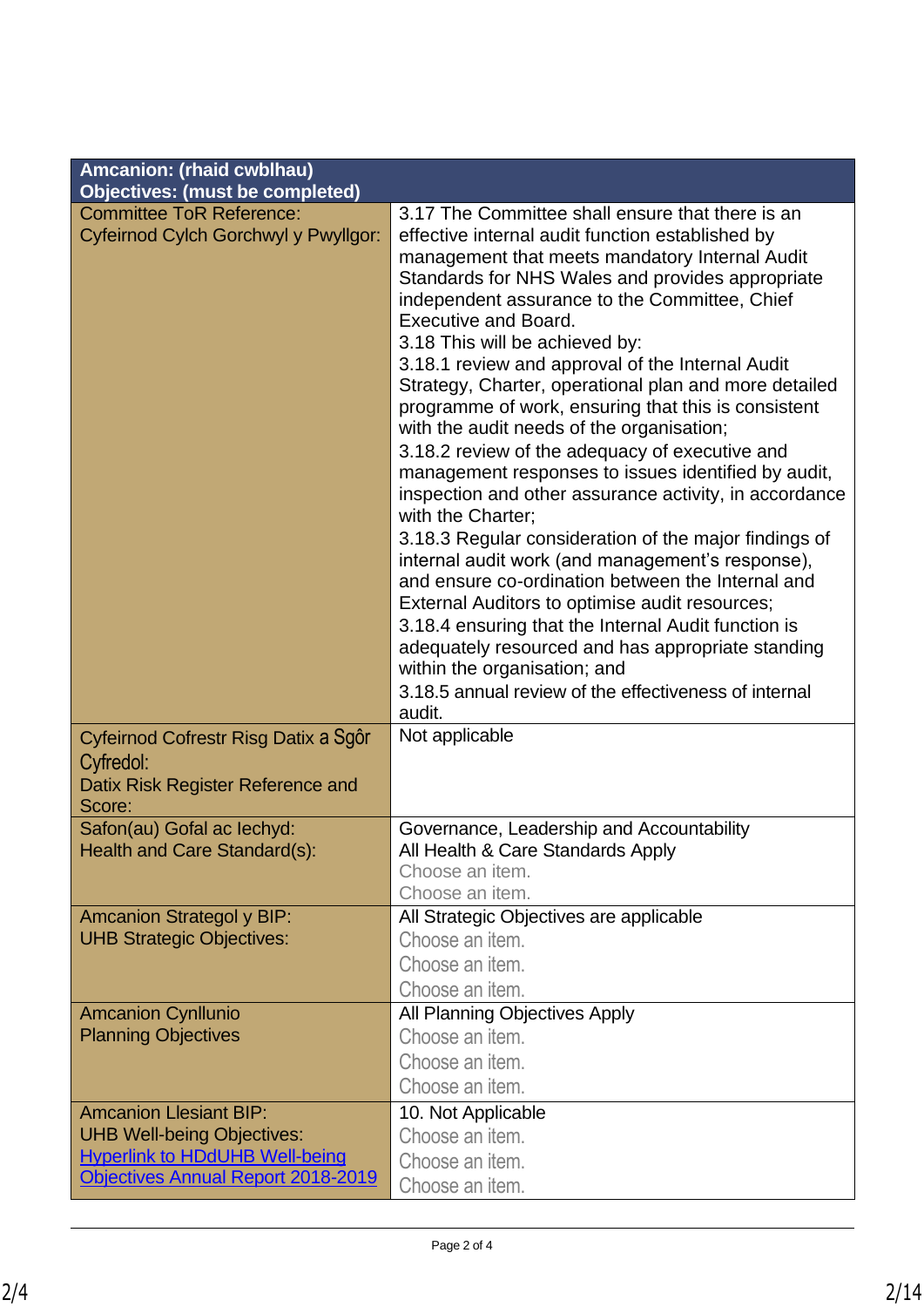| <b>Gwybodaeth Ychwanegol:</b><br><b>Further Information:</b> |                                                            |
|--------------------------------------------------------------|------------------------------------------------------------|
| Ar sail tystiolaeth:                                         | Internal Audit Plan & Charter.                             |
| Evidence Base:                                               | Individual Internal Audit reports.                         |
|                                                              | Evidence gathered as part of the delivery of audit         |
|                                                              | assignments.                                               |
| <b>Rhestr Termau:</b>                                        | Contained within the body of the report.                   |
| <b>Glossary of Terms:</b>                                    |                                                            |
|                                                              |                                                            |
| Partion / Pwyllgorau â ymgynhorwyd                           | Board Secretary.                                           |
| ymlaen llaw y Pwyllgor Archwilio a                           | <b>ARAC Chair.</b>                                         |
| Sicrwydd Risg:                                               | <b>Executive Directors and Senior Managers relevant to</b> |
| Parties / Committees consulted prior                         | the individual audits.                                     |
| to Audit and Risk Assurance                                  |                                                            |
| Committee:                                                   |                                                            |

| Effaith: (rhaid cwblhau)<br>Impact: (must be completed)           |                |
|-------------------------------------------------------------------|----------------|
| <b>Ariannol / Gwerth am Arian:</b><br><b>Financial / Service:</b> | Not applicable |
| <b>Ansawdd / Gofal Claf:</b><br><b>Quality / Patient Care:</b>    | Not applicable |
| <b>Gweithlu:</b><br><b>Workforce:</b>                             | Not applicable |
| Risg:<br><b>Risk:</b>                                             | Not applicable |
| <b>Cyfreithiol:</b><br>Legal:                                     | Not applicable |
| <b>Enw Da:</b><br><b>Reputational:</b>                            | Not applicable |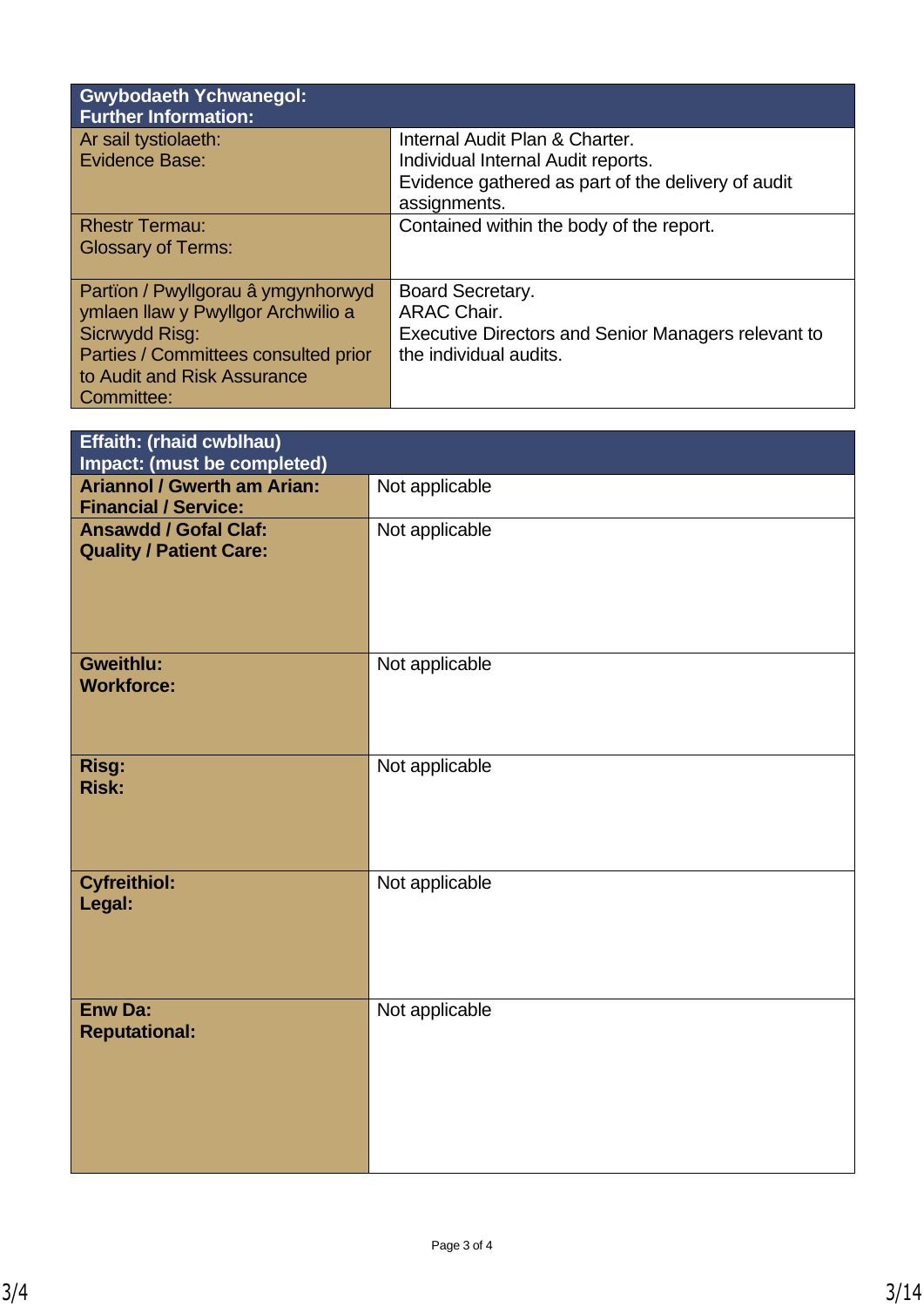| <b>Gyfrinachedd:</b><br><b>Privacy:</b> | Not applicable |
|-----------------------------------------|----------------|
| Cydraddoldeb:<br><b>Equality:</b>       | Not applicable |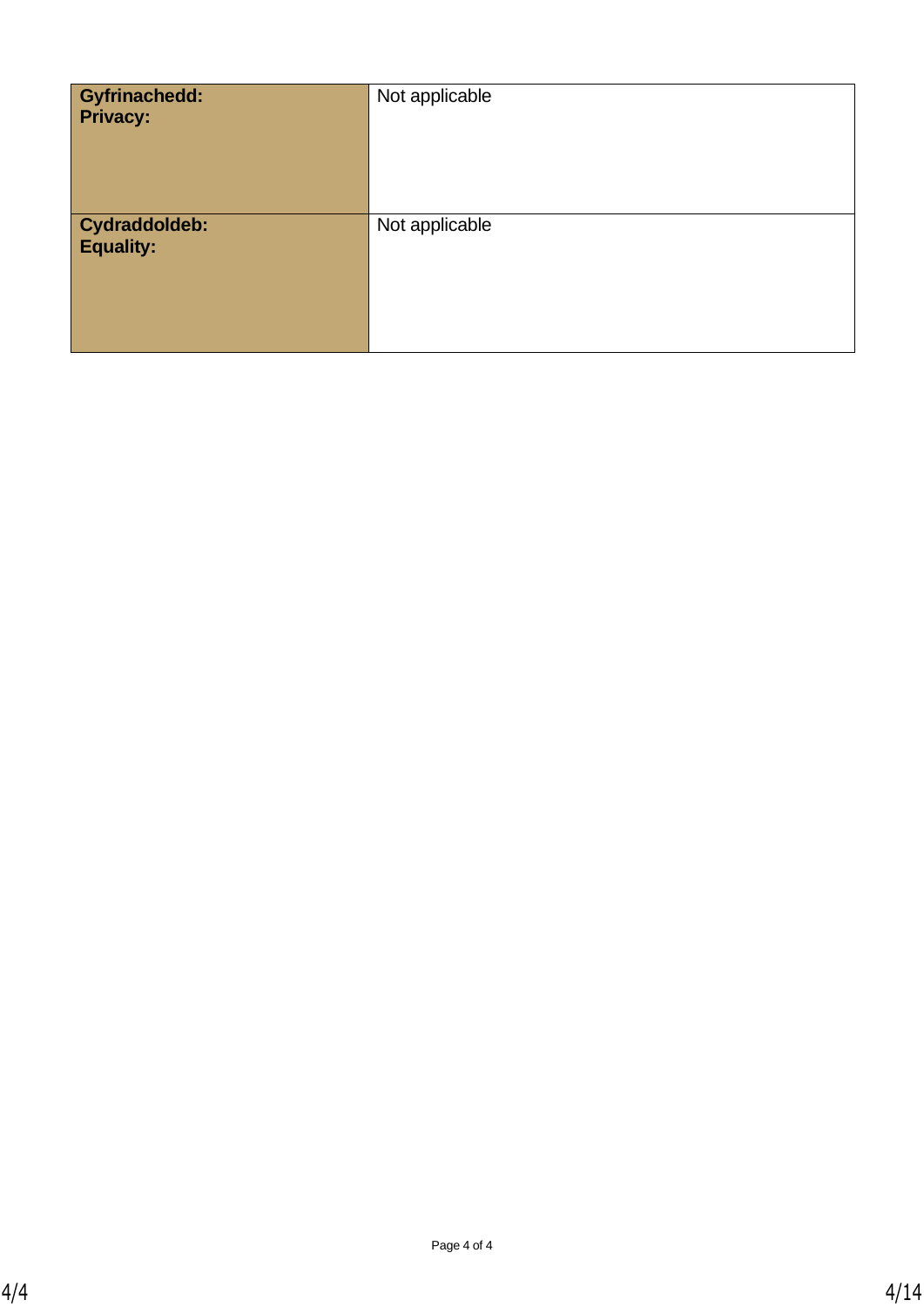# **Hywel Dda University Health Board**

# **Audit & Risk Assurance Committee**

# **9th June 2022**

# **Audit & Assurance Services Internal Audit Progress Report**





**Bwrdd lechyd Prifysgol Hywel Dda** University Health Board

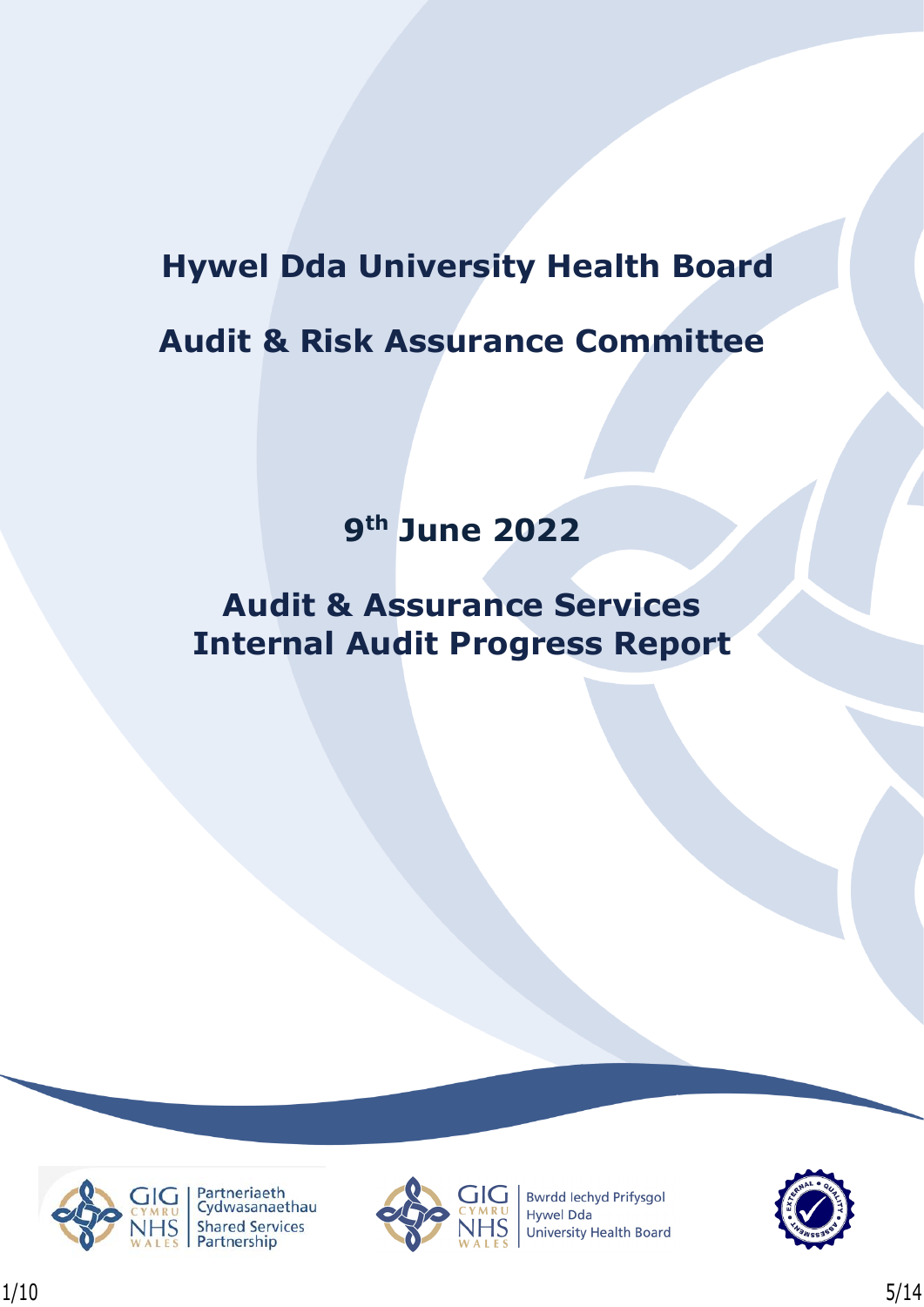## **CONTENTS**

- **1.** Introduction
- **2.** Outcomes from Finalised Audits
- **3.** Internal Audit plan 2021-22 Delivery Update

**Appendix A** - Assignment Status Schedule



Audit and Assurance Services conform with all Public Sector Internal Audit Standards as validated through the external quality assessment undertaken by the Institute of Internal Auditors

#### Please note

This report has been prepared for internal use only. Audit & Assurance Services reports are prepared, in accordance with the Service Strategy and Terms of Reference, approved by the Audit & Risk Assurance Committee.

Audit reports are prepared by the staff of the NHS Wales Shared Services Partnership – Audit and Assurance Services, and addressed to Independent Members or officers including those designated as Accountable Officer. They are prepared for the sole use of the Hywel Dda University Health Board and no responsibility is taken by the Audit and Assurance Services Internal Auditors to any director or officer in their individual capacity, or to any third party.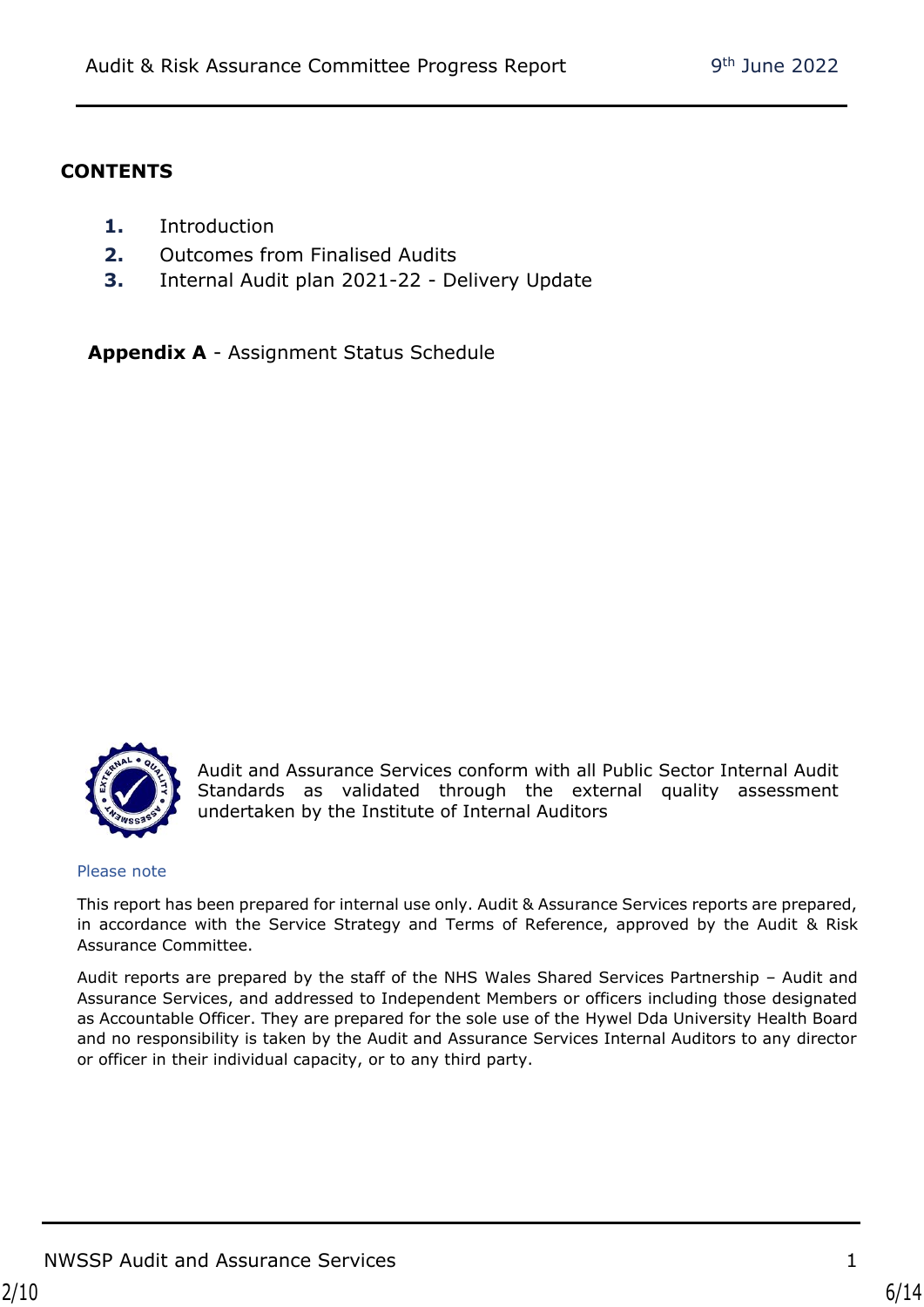# **1. Introduction and Background**

**1.1** This progress report provides the Audit & Risk Assurance Committee (ARAC) with the current position in relation to the delivery of the 2021/22 Internal Audit Plan. The report also includes details of the progress on the delivery of individual audits and outcomes from finalised audits.

# **2. Outcomes from Finalised Audits**

**2.1**One Internal Audit Report has been finalised since the previous meeting of the Committee and is highlighted in the table below along with the allocated assurance rating.

| <b>ASSIGNMENT</b>                                     | <b>ASSURANCE</b><br><b>RATING</b> |  |
|-------------------------------------------------------|-----------------------------------|--|
| Risk Management & Board<br><b>Assurance Framework</b> | Substantial                       |  |

# **3. Internal Audit Plan 2021/22 - Delivery Update**

- **3.1** The delivery of the Internal Audit Plan for 2021/22 has been completed with all audits in the updated plan finalised. The audit assignment status schedule at Appendix A sets out a summary of progress against the audit plan.
- **3.2** The Head of Internal Audit Opinion and Annual Report for 21/22 is on the agenda for ARAC proving an overall Reasonable Assurance Opinion.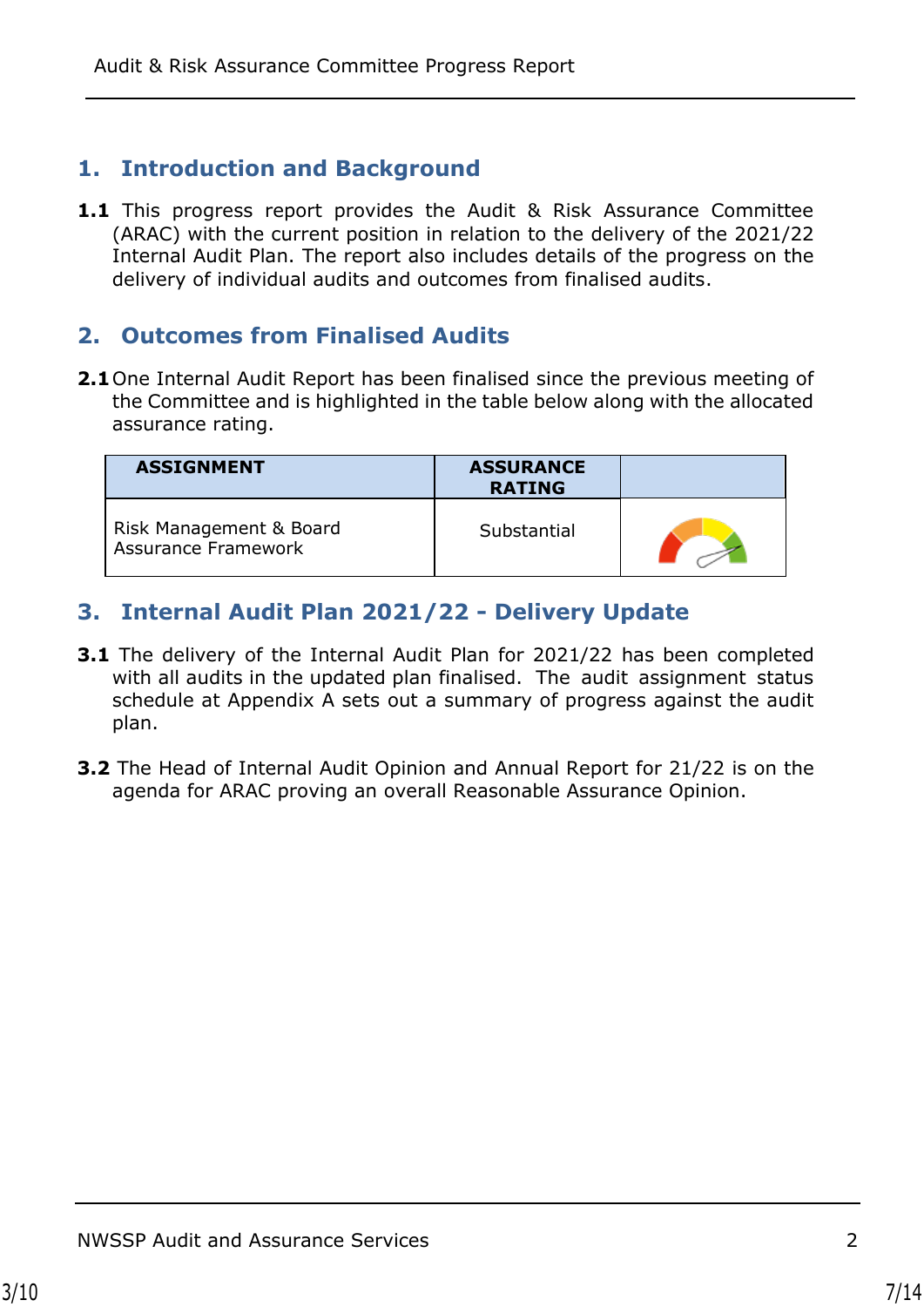# **Appendix A – HDUHB Internal Audit Plan 2021/22 – Assignment Status Schedule**

| <b>Planned audit output</b>                           | <b>Audit</b><br><b>Type</b> | <b>Outline</b><br>timing | <b>Current</b><br>progress | <b>Executive Lead</b>                                          | <b>Planned</b><br><b>ARAC</b> | <b>Assurance</b> | H            | M                        |   |
|-------------------------------------------------------|-----------------------------|--------------------------|----------------------------|----------------------------------------------------------------|-------------------------------|------------------|--------------|--------------------------|---|
| Risk Management & Board<br><b>Assurance Framework</b> | 3                           | Q4                       | <b>FINAL</b>               | <b>Board Secretary</b>                                         | May/June                      | Substantial      |              | $\mathbf{1}$             |   |
| Quality & Safety Governance<br><b>Framework</b>       | $\overline{3}$              | Q <sub>3/4</sub>         | <b>Defer</b>               | Director of Nursing,<br>Quality & Patient<br><b>Experience</b> |                               |                  |              |                          |   |
| Financial Planning, Reporting<br>and Monitoring.      | 3                           | Q2/3                     | <b>FINAL</b>               | Director of Finance                                            | Dec                           | Reasonable       |              | 3                        |   |
| Performance Reporting and<br>Monitoring               | $\overline{2}$              | Q <sub>3</sub>           | <b>FINAL</b>               | Director of Finance                                            | Apr                           | Substantial      |              |                          |   |
| Annual Recovery Plan / Planning<br>Objectives         | 3                           | Q2/3                     | <b>FINAL</b>               | Director of Strategic &<br><b>Operational Planning</b>         | Oct                           | Reasonable       |              | 2                        | 1 |
| Field Hospital Decommissioning                        | 3                           | Q1                       | <b>FINAL</b>               | Director of Operations                                         | Aug                           | n/a              |              | $\overline{\phantom{a}}$ |   |
| Waiting List Risk Management                          | 2                           | Q <sub>2</sub>           | <b>FINAL</b>               | Director of Operations                                         | Oct                           | Reasonable       |              | $\mathbf{1}$             |   |
| Restart of Elective<br>Work / Planned Recovery        | $\overline{3}$              | Q <sub>2</sub>           | <b>Deferred</b>            | <b>Director of Operations</b>                                  |                               |                  |              |                          |   |
| Use of Consultancy                                    | 1                           | Q1/2                     | <b>FINAL</b>               | Director of Finance                                            | Aug                           | Limited          | $\mathbf{1}$ | 3                        |   |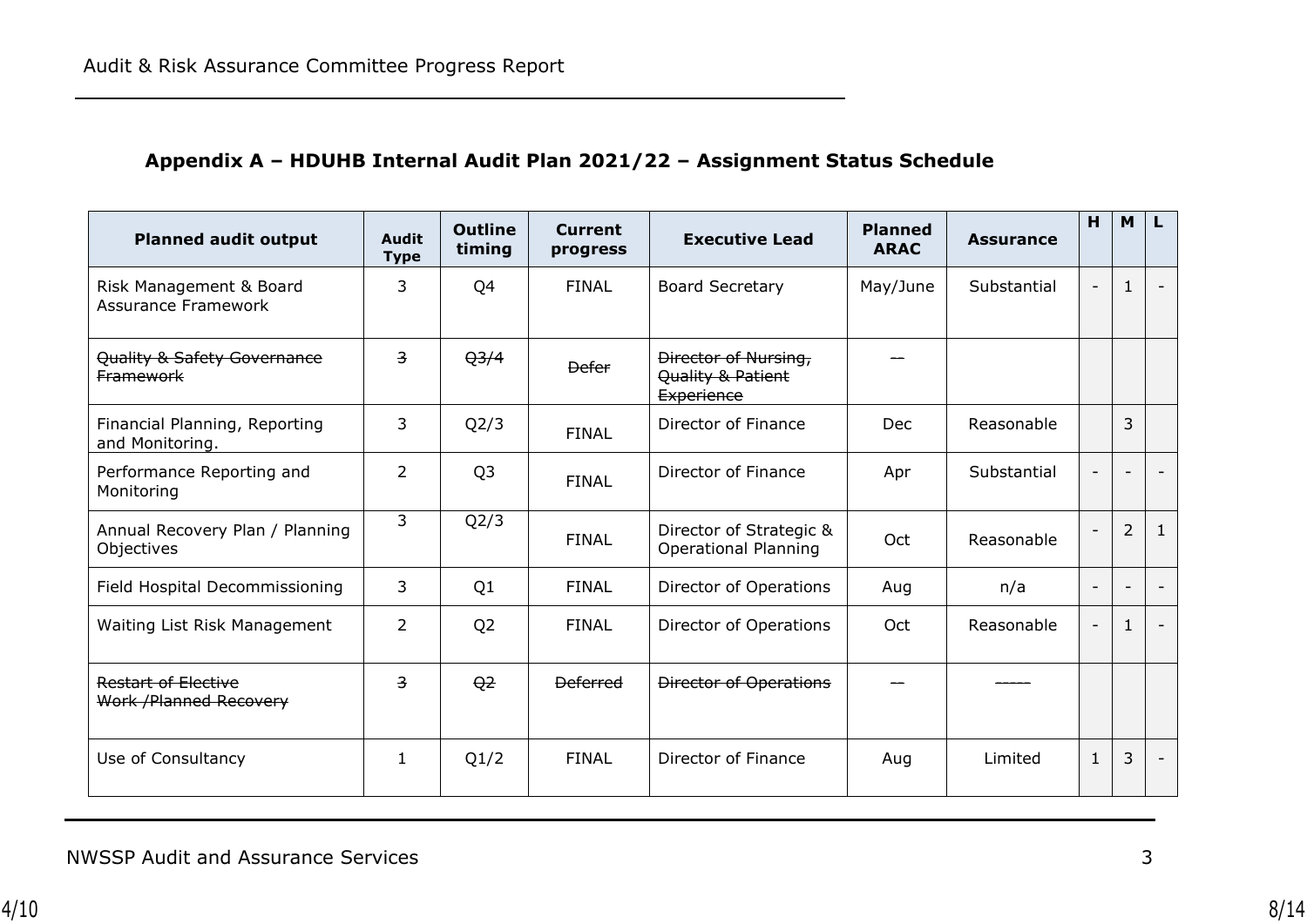| <b>Planned audit output</b>                                                  | <b>Audit</b><br><b>Type</b> | <b>Outline</b><br>timing | <b>Current</b><br>progress | <b>Executive Lead</b>                                   | <b>Planned</b><br><b>ARAC</b> | <b>Assurance</b> | H            | <b>M</b>       | L                        |
|------------------------------------------------------------------------------|-----------------------------|--------------------------|----------------------------|---------------------------------------------------------|-------------------------------|------------------|--------------|----------------|--------------------------|
| <b>Single Tender Actions</b>                                                 | 1                           | Q1/2                     | <b>FINAL</b>               | Director of Finance                                     | Aug                           | Reasonable       | $\mathbf{1}$ | 2              | $\overline{\phantom{a}}$ |
| Commissioning                                                                | $\pm$                       | $\Theta$ <sup>3</sup>    | defer                      | Director of Finance                                     |                               |                  |              |                |                          |
| Welsh Language Standards                                                     | $\mathbf{1}$                | Q1                       | <b>FINAL</b>               | <b>Chief Executive</b>                                  | Aug                           | Limited          | $\mathbf{3}$ | $\overline{2}$ | $\mathbf{1}$             |
| Clinical Audit                                                               | $\pm$                       | Q <sub>3</sub>           | <b>Deferred</b><br>22/23   | Director of Nursing,<br>Quality & Patient<br>Experience |                               |                  |              |                |                          |
| <b>Infection Prevention &amp; Control</b>                                    | 2                           | Q <sub>3</sub>           | Final                      | Director of Nursing,<br>Quality & Patient<br>Experience | May                           | Reasonable       |              | $\mathbf{1}$   | $\mathbf{1}$             |
| Falls                                                                        | $\overline{2}$              | Q <sub>3/4</sub>         | defer                      | Director of Nursing,<br>Quality & Patient<br>Experience |                               |                  |              |                |                          |
| Mental Health Patient<br><b>Administration System</b>                        | 1                           | Q <sub>2</sub>           | <b>FINAL</b>               | Director of Finance                                     | Oct/dec                       | Limited          | 5            |                |                          |
| IT Infrastructure                                                            | $\pm$                       | $Q^2/4$                  | defer                      | Director of Finance                                     |                               |                  |              |                |                          |
| The Security of Network &<br><b>Information Systems (NIS)</b><br>Regulations | $\mathbf{1}$                | Q4                       | <b>FINAL</b>               | <b>Director of Finance</b>                              | April                         | Substantial      |              | 2              | $\overline{2}$           |
| IT Back Up Arrangements                                                      | $\mathbf{1}$                | Q2/3                     | <b>FINAL</b>               | Director of Finance                                     | Dec                           | Substantial      |              |                |                          |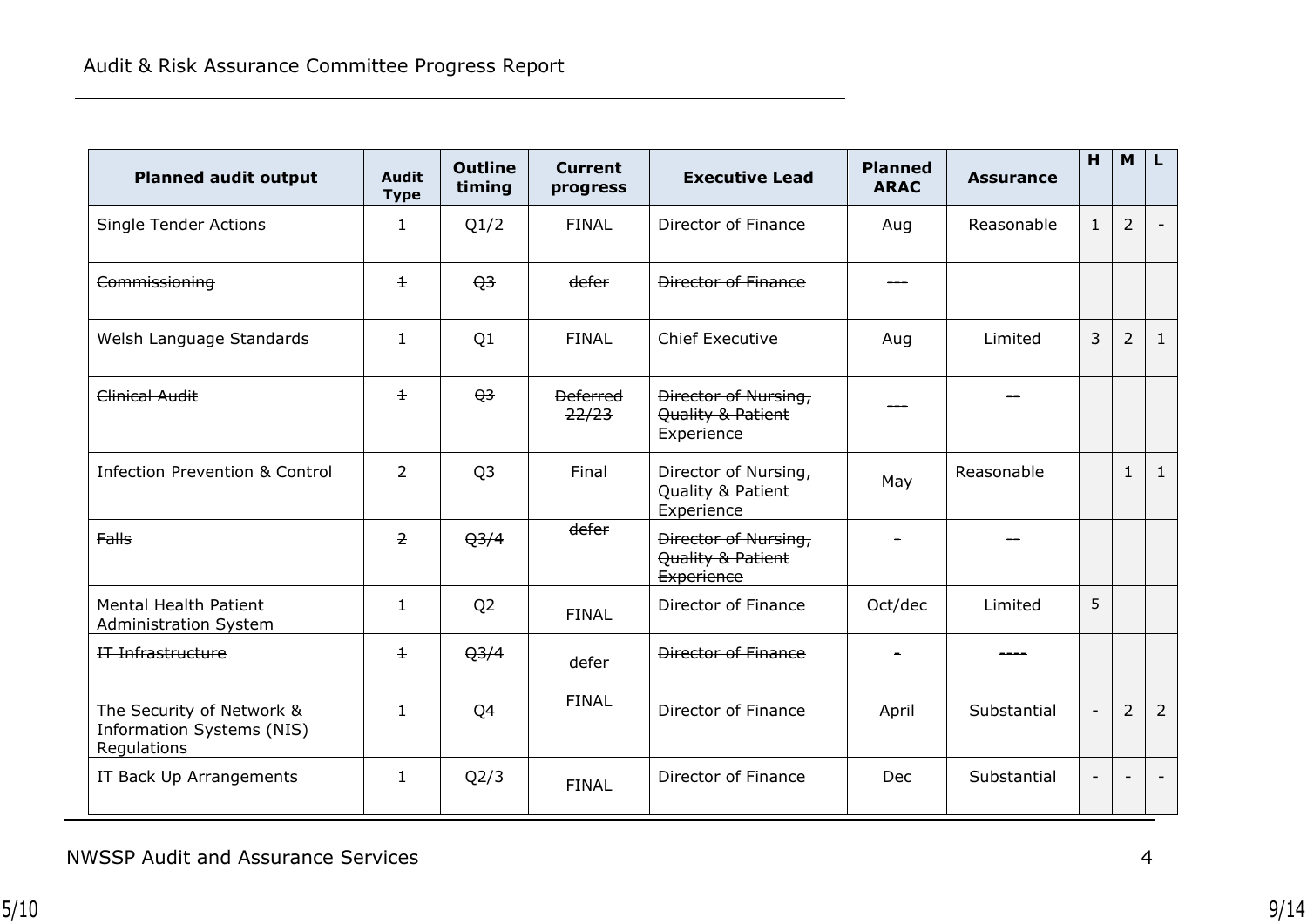| <b>Planned audit output</b>                                     | <b>Audit</b><br><b>Type</b> | <b>Outline</b><br>timing | <b>Current</b><br>progress | <b>Executive Lead</b>                                         | <b>Planned</b><br><b>ARAC</b> | <b>Assurance</b> | H                        | <b>M</b>                 | L.                       |
|-----------------------------------------------------------------|-----------------------------|--------------------------|----------------------------|---------------------------------------------------------------|-------------------------------|------------------|--------------------------|--------------------------|--------------------------|
| Mental Health and Learning<br>Disabilities (MHLD) Directorate   | $\overline{2}$              | Q <sub>2</sub>           | <b>FINAL</b>               | Director of Operations                                        | Oct                           | Reasonable       | $\mathbf{1}$             | $\overline{2}$           | $\overline{\phantom{a}}$ |
| Directorate Review Women and<br>Children's Services Directorate | $\overline{2}$              | Q1/2                     | <b>FINAL</b>               | Director of Operations                                        | Oct                           | Reasonable       |                          | 5                        |                          |
| Public Health                                                   | $\overline{2}$              | Q <sub>3/4</sub>         | <b>Deferred</b><br>22/23   | <b>Director of Public</b><br>Health                           |                               |                  |                          |                          |                          |
| Directorate Review Therapies                                    | $\overline{2}$              | Q <sub>2</sub>           | <b>FINAL</b>               | Director of Therapies                                         | Oct/dec                       | Reasonable       | $\mathbf{1}$             | $\overline{2}$           |                          |
| <b>Primary Care Clusters</b>                                    | $\overline{2}$              | Q <sub>3</sub> /4        | <b>FINAL</b>               | Director of Primary,<br>community and Long-<br>Term care      | April                         | Reasonable       | $\mathbf{1}$             | $\mathbf{1}$             | $\overline{\phantom{a}}$ |
| Continuing Health Care                                          | $\pm$                       | Q <sub>3/4</sub>         | <b>Defer</b>               | Director of Primary<br>Care, Community and<br>Long-Term care  |                               |                  |                          |                          |                          |
| Partnership Governance follow<br>up                             | $\overline{2}$              | Q <sub>3</sub> /4        | <b>FINAL</b>               | Director of<br>Primary<br>Care, Community &<br>Long-Term care | May                           | Reasonable       | $\overline{\phantom{a}}$ | $\overline{\phantom{0}}$ |                          |
| Records Management                                              | $\overline{2}$              | Q2/3                     | <b>FINAL</b>               | Director of Operations                                        | Feb                           |                  |                          |                          |                          |
| <b>Consultants Job Planning</b>                                 | $\pm$                       | Q <sub>3/4</sub>         | <b>Deferred</b>            | <b>Medical Director</b>                                       |                               |                  |                          |                          |                          |
| <b>Medical Staff Recruitment</b>                                | $\overline{2}$              | Q1/2                     | <b>FINAL</b>               | Director of Operations                                        | Oct                           | Reasonable       | $\mathbf{1}$             | $\mathbf{1}$             | $\mathbf{1}$             |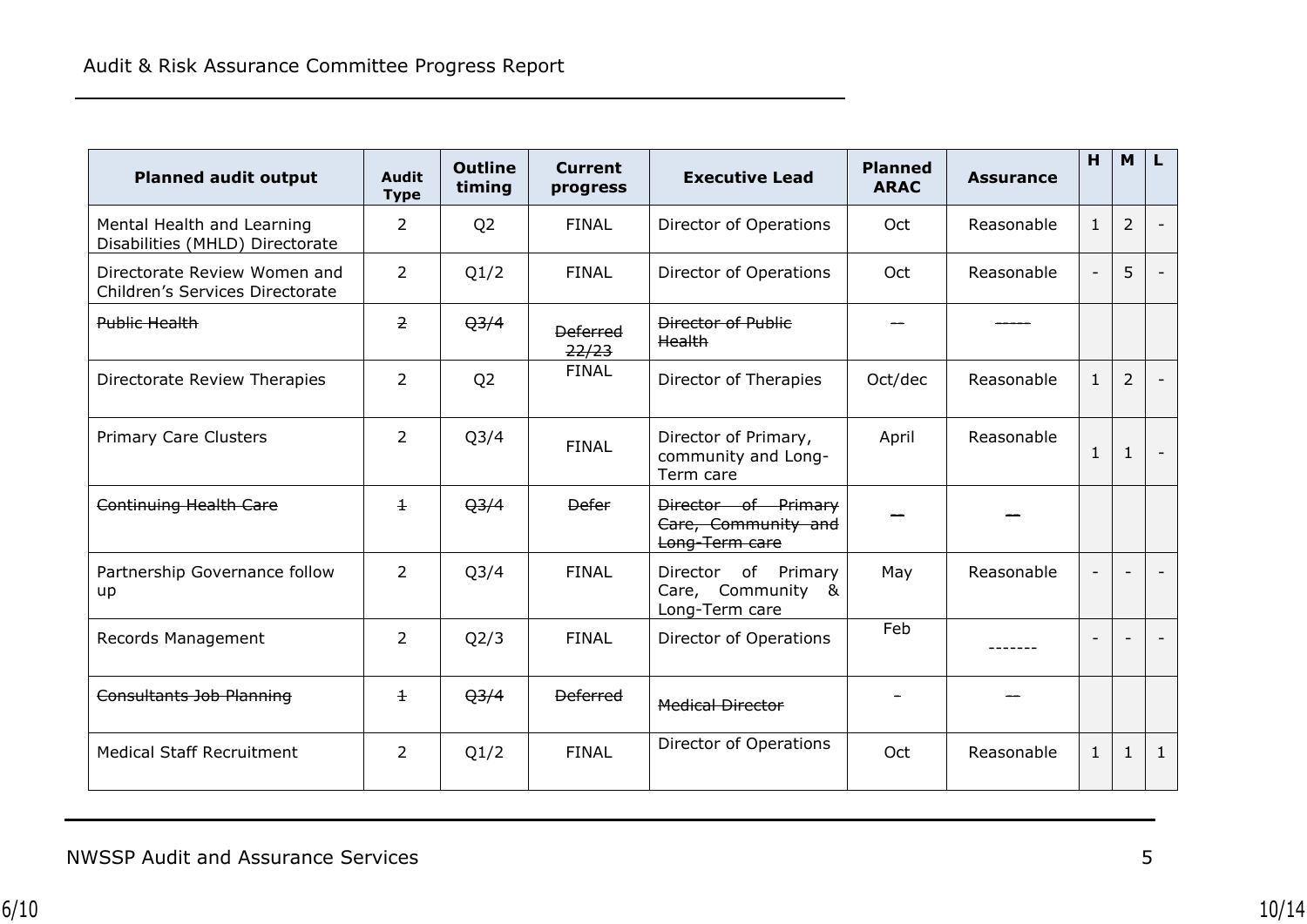| <b>Planned audit output</b>                                     | <b>Audit</b><br><b>Type</b> | <b>Outline</b><br>timing | <b>Current</b><br>progress | <b>Executive Lead</b>                                                                             | <b>Planned</b><br><b>ARAC</b> | <b>Assurance</b> | H                        | <b>M</b>       | L                        |
|-----------------------------------------------------------------|-----------------------------|--------------------------|----------------------------|---------------------------------------------------------------------------------------------------|-------------------------------|------------------|--------------------------|----------------|--------------------------|
| HTA compliance                                                  | $\mathbf{1}$                | Q1/2                     | <b>FINAL</b>               | <b>Medical Director</b>                                                                           | Aug                           | Reasonable       | $\mathbf{1}$             | $\overline{2}$ | $\mathbf{1}$             |
| <b>Workforce Planning</b>                                       | $\overline{2}$              | Q <sub>3</sub>           | <b>FINAL</b>               | Workforce<br>8 <sub>k</sub><br><b>OD</b><br>Director                                              | April                         | Substantial      |                          | $\mathbf{1}$   |                          |
| Organisational Values & Staff<br>Wellbeing                      | $\mathbf{1}$                | Q2/3                     | <b>FINAL</b>               | 8 <sub>k</sub><br>Workforce<br>OD<br>Director                                                     | April                         | Substantial      |                          | $\mathbf{1}$   |                          |
| Directorate Governance PPH                                      | $\overline{2}$              | Q <sub>2</sub>           | <b>FINAL</b>               | Director of Operations                                                                            | Oct                           | Reasonable       |                          | 3              | 2                        |
| transfers<br>of<br>Care/<br>Delayed<br><b>Discharge Process</b> | $\overline{3}$              | Q1/2                     | <b>FINAL</b>               | Director of Operations/<br><b>Director</b><br>Primary,<br>Community and Long-<br><b>Term Care</b> | Oct                           | n/a              |                          |                |                          |
| Waste Management                                                | $\overline{2}$              | Q <sub>3/4</sub>         | Final                      | Director of Operations                                                                            | Feb                           | Reasonable       | $\overline{\phantom{a}}$ | $\overline{2}$ | $\mathbf{1}$             |
| <b>Decarbonisation</b>                                          | $\overline{2}$              | Q <sub>4</sub>           | Defer 22/23                | <b>Director of Operations</b>                                                                     | April                         |                  |                          |                |                          |
| Women & Children Phase II                                       | $\overline{3}$              | Q4                       | <b>FINAL</b>               | Director of Operations                                                                            | May                           | Reasonable       |                          | $\overline{4}$ | $\overline{3}$           |
| Non Clinical Temporary Staffing                                 | $\overline{2}$              | Q <sub>3</sub> /4        | <b>FINAL</b>               | Director fo Workforce                                                                             | April                         | Limited          | $\overline{2}$           | 2              | $\overline{\phantom{a}}$ |
| TriTech                                                         | 3                           | Q <sub>3/4</sub>         | <b>FINAL</b>               | <b>Medical Director</b>                                                                           | April                         | Limited          | $\overline{2}$           | $\overline{4}$ | $\overline{\phantom{a}}$ |
| MHLD WPAS follow up                                             | $\mathbf{1}$                | Q4                       | <b>FINAL</b>               | Director of Finance                                                                               | Feb                           | Reasonable       |                          | $\overline{2}$ |                          |
| Use of Consultancy follow up                                    | $\mathbf{1}$                | Q4                       | <b>FINAL</b>               | <b>Director of Finance</b>                                                                        | Feb                           | Reasonable       |                          | $\overline{2}$ |                          |
| <b>Bank Staff Payment Process</b><br>(Briefing note)            | $\mathbf{1}$                | Q4                       | <b>FINAL</b>               | Director of Workforce                                                                             | Feb                           | $---$            |                          |                |                          |
| Nurse Staffing Act                                              | $\overline{2}$              | Q4                       | <b>FINAL</b>               | Director<br>of<br>Nursing,<br>8 <sub>k</sub><br>Quality<br>Patient<br>Experience                  | April                         | Reasonable       |                          | $\overline{2}$ | $\overline{2}$           |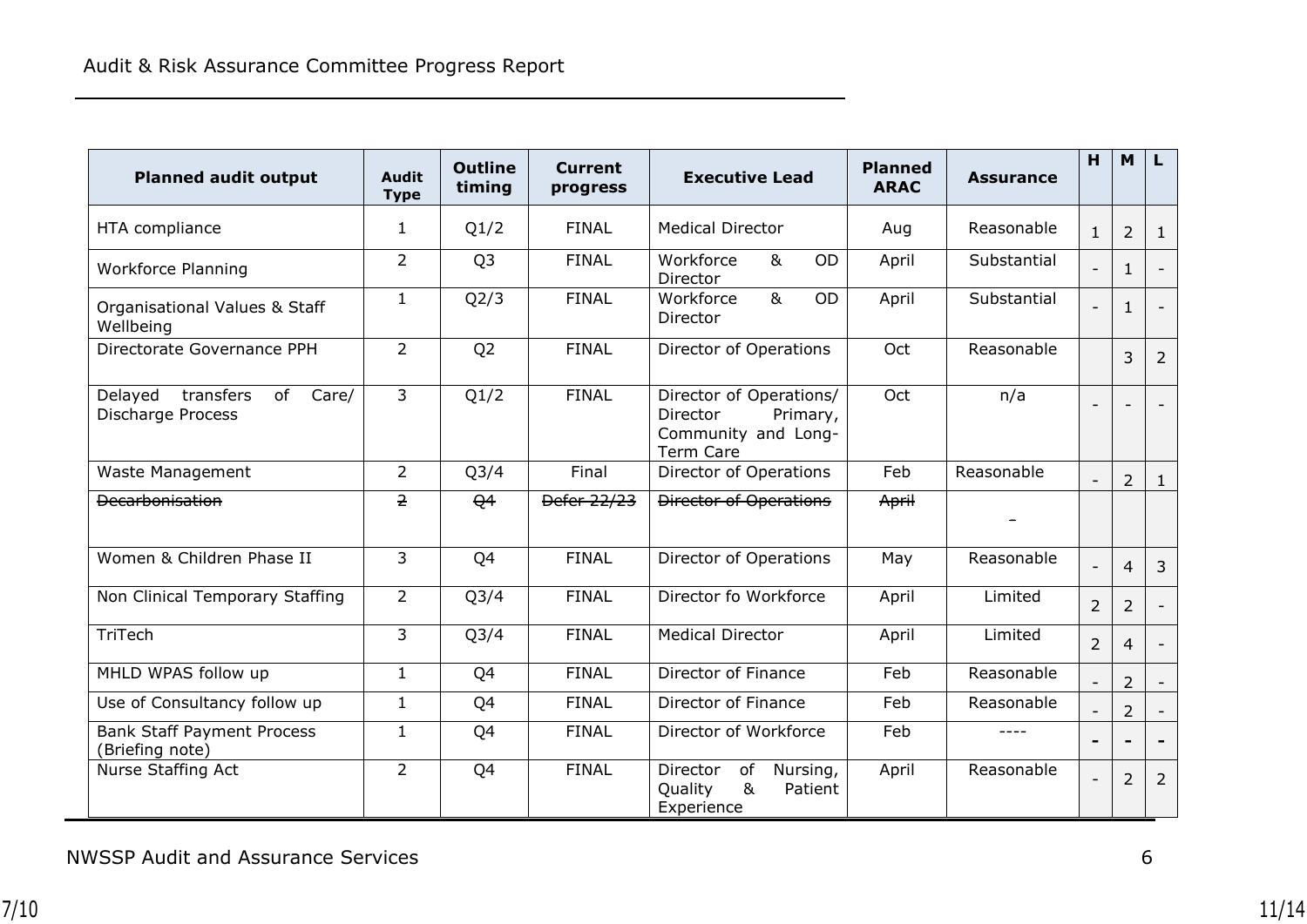| <b>Planned audit output</b>                                | <b>Audit</b><br><b>Type</b> | <b>Outline</b><br>timing | <b>Current</b><br>progress | <b>Executive Lead</b>                                          | <b>Planned</b><br><b>ARAC</b> | <b>Assurance</b> | н | M |  |
|------------------------------------------------------------|-----------------------------|--------------------------|----------------------------|----------------------------------------------------------------|-------------------------------|------------------|---|---|--|
| Prevention of Self Harm                                    |                             | Q4                       | <b>FINAL</b>               | Director<br>Nursing,<br>οf<br>Quality<br>Patient<br>Experience | May                           | Limited          |   |   |  |
| <b>Backline Financial</b><br>Reconciliations (Non-Opinion) |                             | Q4                       | <b>FINAL</b>               | Director of Finance                                            | May                           | n/a              |   |   |  |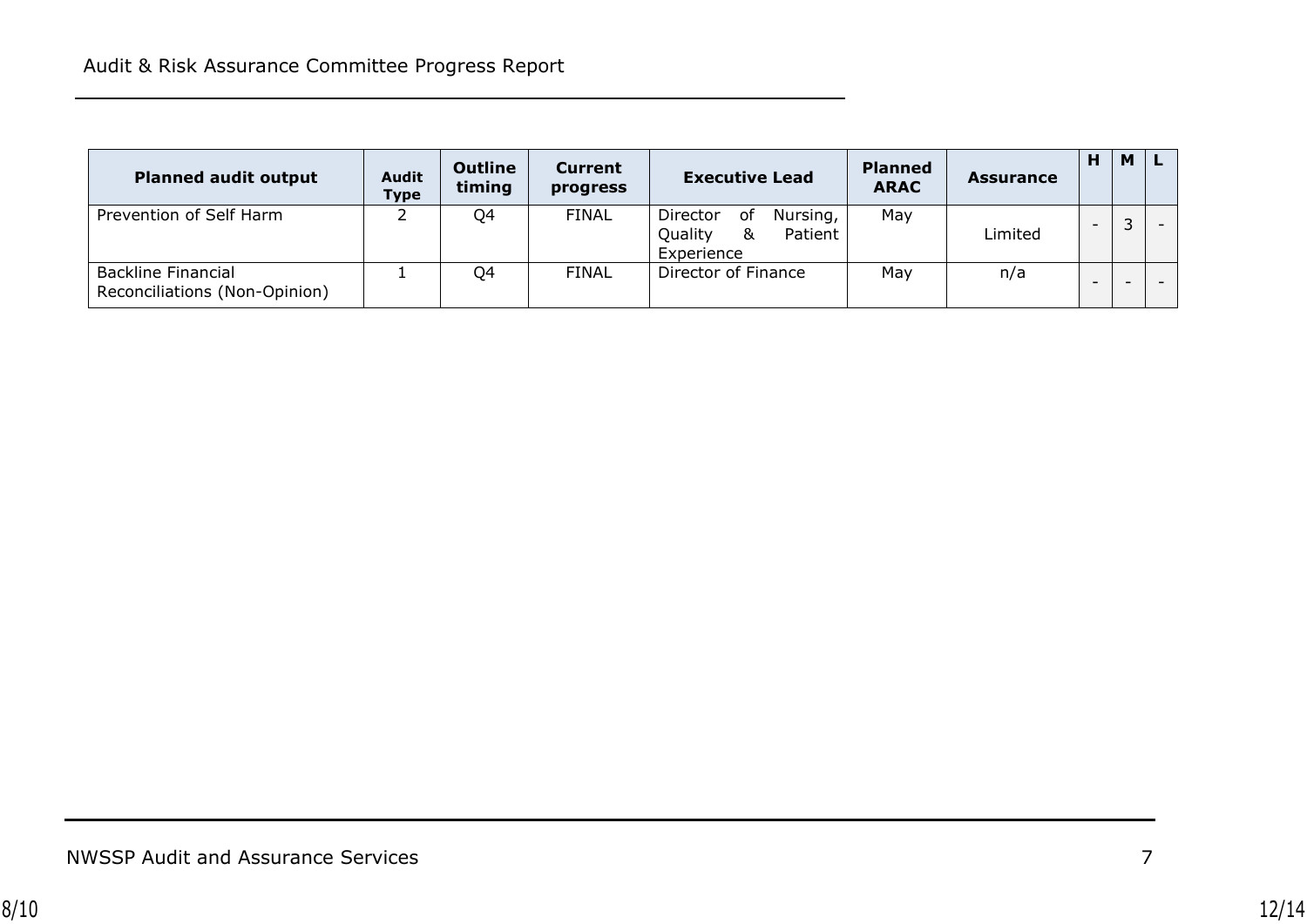Description of Audit Categories.

A brief explanation of each audit type is show below and the definition will be included in each progress report. The planned category type is shown against each audit in the status schedule above.

### Audit type 1

Typically, a standard audit, in terms of planned time requirements, coverage and complexity. Some routine coverage and testing included. Much of the testing is likely to be quantitative in nature. The time requirement used for planning purposes is twenty days.

### Audit Type 2

Typically planned time requirements, coverage, and complexity are greater than type1. May include broader coverage of audit areas and increased requirements for the volume and complexity of testing or documentation review and a larger number of meetings. Testing is likely to be both quantitative and qualitative in nature requiring judgements. Potential increase in the level of risk of audit area. The time requirement used for planning purposes is twenty-five days.

### Audit type 3

Similar to type 2 with coverage of an audit area with even more volume, complexity, and a greater level of risk. The time requirement used for planning purposes is thirty days.